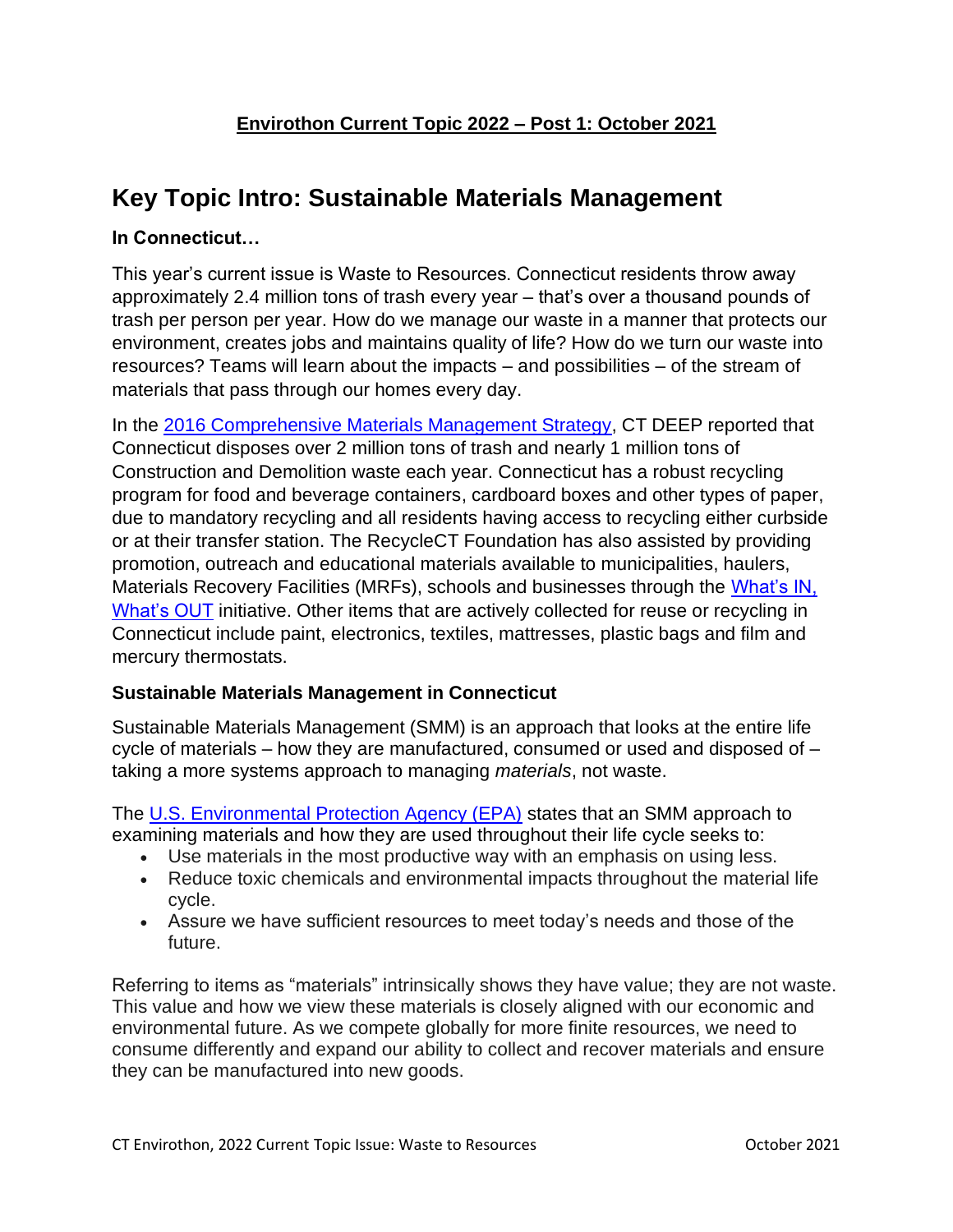Recycling of certain food and beverage containers have been mandatory since a law passed in 1987. Over time, containers and paper products have been added to the list. The full list of items that are mandatory as well as banned from disposal can be seen on CT DEEP's webpage Recycling... It's the Law. Because recycling of certain items are required by law, recycling activities happen in all types of places including home, businesses, faith-based organizations, sports venues, public spaces like parks and [schools.](https://portal.ct.gov/DEEP/Reduce-Reuse-Recycle/Schools/School-and-Institution-Recycling-Main-Page)

Connecticut also has a [bottle bill.](https://portal.ct.gov/DEEP/Reduce-Reuse-Recycle/Bottles/Connecticut-Bottle-Bill) Connecticut's container deposit program was the was enacted in early 1978 through legislation and started January 1, 1979, putting a 5c deposit on carbonated beverages like soda and beer. The effort was to reduce litter on our roadways, but today, the materials are recovered for recycling markets at a premium because they are source separated (materials are segregated where they are generated or collected and not mixed with other materials).

In the 2021 legislative session, the Connecticut bottle bill was modernized in many ways that are still being implemented, but after January 2023 we'll see more beverage containers added to the deposit system, including more non-carbonated items (water was added in 2009) such as juice and sports drinks and on January 1, 2024 we'll see the deposit increase from 5c to 10c to increase the incentive to return containers for recycling. Miniature liquor bottles, while not part of the deposit system, will have a 5c surcharge fee added to every purchase, with funds collected and returned to the municipality where these items were purchased to be used for recycling education or litter abatement. History and details of Connecticut's bottle bill changes can be viewed [here.](https://www.bottlebill.org/index.php/current-and-proposed-laws/usa/connecticut)

Recovery of food for consumption, animal feed or processing for food recovery and/or soil amendments have been increasing since Connecticut passed the first law mandating large organics waste generators (food manufacturers) to collect source separated organics for composting or anaerobic digestion in 2011. [CT Commercial](https://portal.ct.gov/DEEP/Waste-Management-and-Disposal/Organics-Recycling/Commercial-Organics-Recycling-Law)  [Organics Recycling Law here.](https://portal.ct.gov/DEEP/Waste-Management-and-Disposal/Organics-Recycling/Commercial-Organics-Recycling-Law)

[Food recovery](https://portal.ct.gov/DEEP/Reduce-Reuse-Recycle/Waste-Reduction/Food-Waste---Reduction-and-Recovery) is actively coordinated by Food Rescue, Havens Harvest and many local grassroots initiatives have in the past and continue to recover edible food from grocers, caterers and universities that are redistributed to the food insecure and other programs to feed people. Feeding animals food scraps directly, specifically pig farms or piggeries, has been in place in Connecticut for generations. Recently some food scraps started being sent to facilities that make animal feed.

Collecting food scraps and other organics (leaves, compostable paper) for composting and anaerobic digestion at municipal transfer stations, local businesses, large organic waste generators (think food manufacturers) and universities. In addition, there are many communities starting community-composting efforts and composting at K-12 schools. More information about composting and anaerobic digestion in Connecticut [here.](https://portal.ct.gov/DEEP/Waste-Management-and-Disposal/Organics-Recycling/Composting-and-Organics-Recycling)